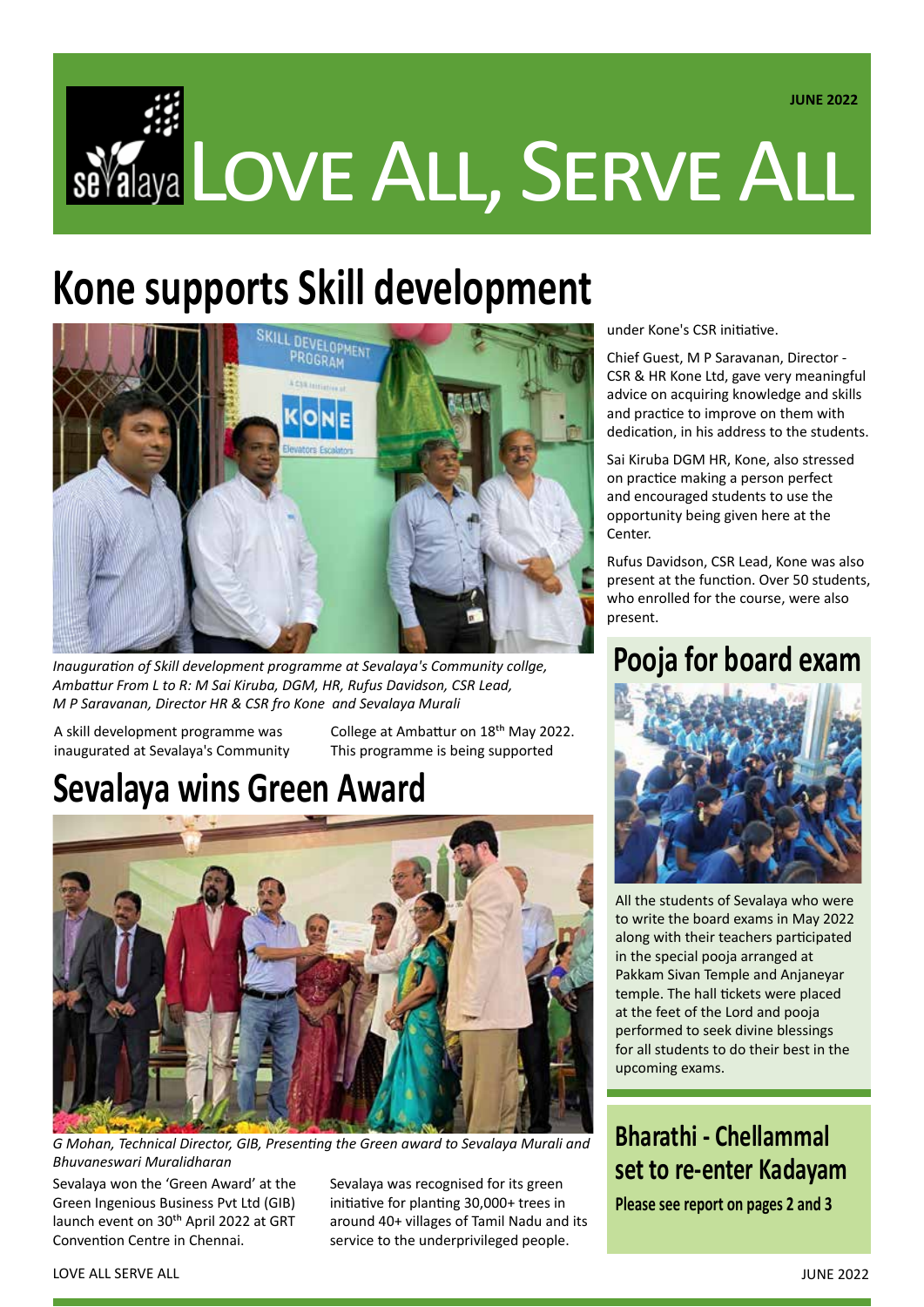## **Bharathi - Chellammal set to re-enter Kadayam**



The momentous journey of the Chellamma Bharathi Statue began from the home of the sculptor on 17<sup>th</sup> April 2022. The Rath Yatra was flagged off by Uma Bharathi, Mahakavi's sister's great- granddaughter along with popular artist J Jeyaraj and wood sculptor Appar Lakshmanan.

The yatra was filled with joyous celebrations and warm receptions accorded at various locations along the way. Several luminaries, VIPs, fans of Mahakavi, students, and the general public have participated in the functions organised at different Sevalaya Centres and other locations. Everyone has expressed their joy to see this new initiative which also helps spread the very socially relevant messages of Mahakavi during the journey.

School children have been enthusiastically participating in cultural events and competitions at various places. Silambam, a form of traditional martial arts, which was a favourite of Bharati who had proclaimed to the Youth to strengthen their bodies, has been performed in many locations.

Some of the highlights of the journey include the very rousing speeches by Sevalaya Founder Muralidharan and other dignitaries who have given glimpses into the writings of Mahakavi Bharathi.

As the yatra proceeded through various routes, thousands of followers paid floral



tributes and respects to the illustrious couple. Festive cultural events marked the Rath Yatra stops at each place.

On the fourth day, it was an emotional moment when the Rath Yatra visited the home of 94-year-old Lalitha Bharathi, the granddaughter of Bharathiyar. She was helped up to the feet of the statue and Bharathiyar's great-grandson Rajkumar Bharathi and all members of the family paid rich floral tributes to the couple's statue. Indeed, the sentiments continued at the Mahakavi Bharathi Illam at Triplicane, where resounding drum beats welcomed the Rath Yatra with large number of students, guests, donors, well-wishers present at the venue. The Chief Guest was Kizhambur Sankara







LOVE ALL SERVE ALL **EXECUTE 2022**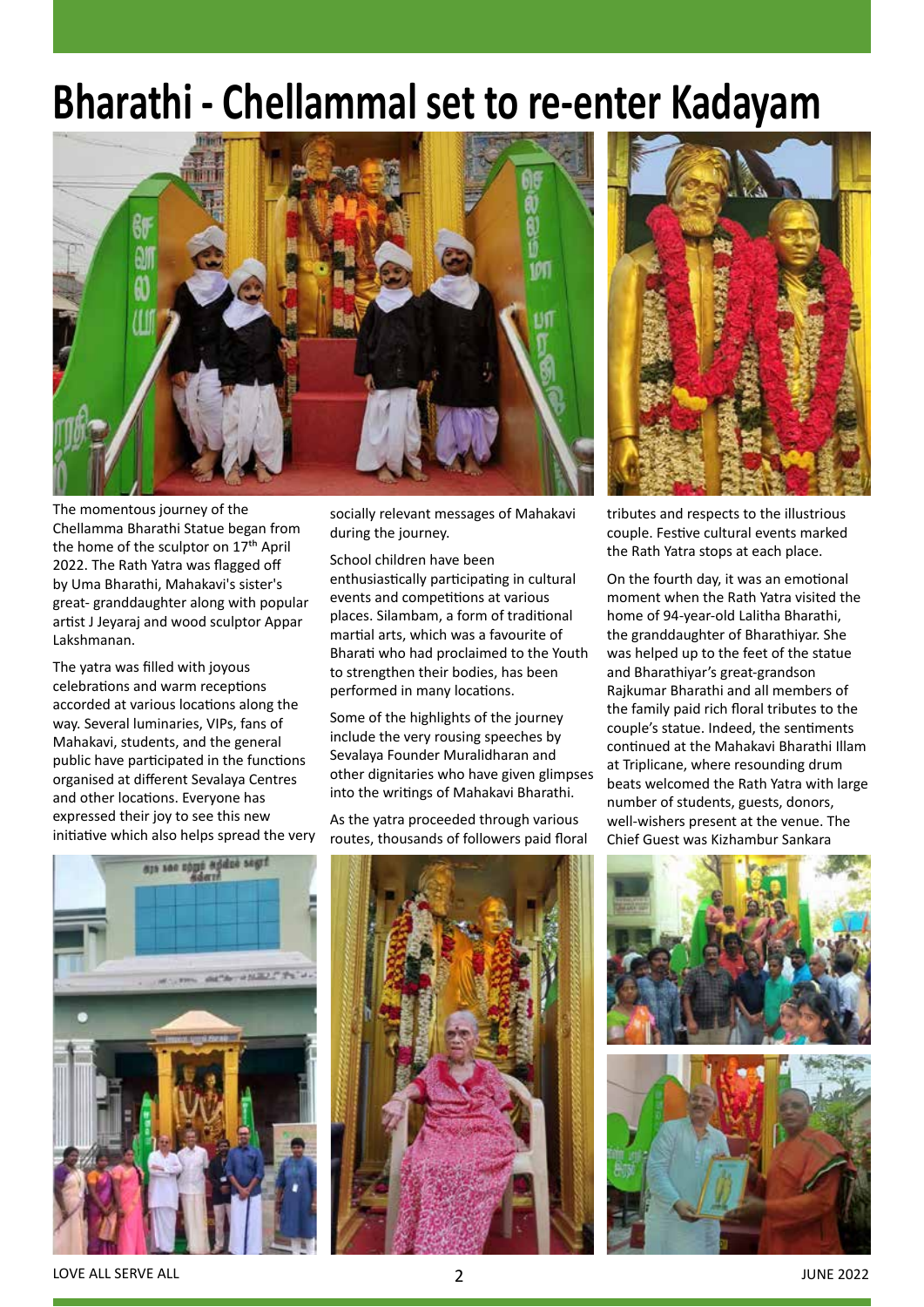Subramaniyan, Editor, Kalaimagal. K Mohan, Chairman, Gandhi Study Centre sang a song composed by Bharathi and encouraged the students gathered to sing along. A very devotional welcome was accorded to the Ratham at Bharatiya Vidya Bhavan and at Sri Ramakrishna Mutt Mylapore where refreshments were served to the students and staff accompanying the Rath.

The Rath Yatra stopped at several schools and colleges along the way in all the 22 districts of Tamilnadu covered so far, where students displayed their oratorial talents in reciting from the works of Mahakavi. Warm respects were paid to the statue of Mahakavi and Chellamma by staff and students in thousands at each school and college.

Prizes were distributed to the winners of competitions. Hon'ble Ministers, Hon'ble Members of the Legislative Assembly of Tamilnadu and Hon'ble Members of Parliament, numerous Senior Government officials, businessmen, Local leaders (Panchayat and people's representatives), Lions Club committee members and the Public too gave warm welcome with garlands for the Rath Yatra at villages and other places along the route.

At Puducherry, where Bharathi had spent 10 years, Honourable Minister for Transport, Adi Dravidar Welfare, Art & Culture, Chandira Priyanka garlanded the statue and highlighted the values of equality of respect for women as written by Bharathi in her speech. K Lakshminarayanan, Honourable Minister for Public Works, Tourism and Civil Aviation, visited the Bharathi Memorial House and welcomed the statue stating it was an honour to pay respects to the great couple. He greatly appreciated the initiatives of Sevalaya to promote the values of Mahakavi.

The Rath Yatra was received by the Head Priest of Manakula Vinayagar Temple too where the poem composed by Bharathi is engraved on the temple premises.

As the journey continues through Tamil Nadu, covering 23 districts, towards Kadayam, the momentum is building up for the historic occasion of the installation of the statue being planned on 27<sup>th</sup> June 2022 at the Chellamma Bharathi Learning Centre to mark the 125<sup>th</sup> Wedding Anniversary of Bharathi and Chellamma.



*Puducherry Transport Minister Chandra Priyanka with little Bharathi's and Chellamma in front of the Rath*



*Sevalaya Murali presenting Memento to Puducherry Public Works Minister K Lakshminarayanan at Bharathi Memorial*



*Dharmapuri MLA S P Venkateswaran flagging off the Rath from Dharmapuri*



*Uthiramerur MLA K Sundar with students in front of the Rath*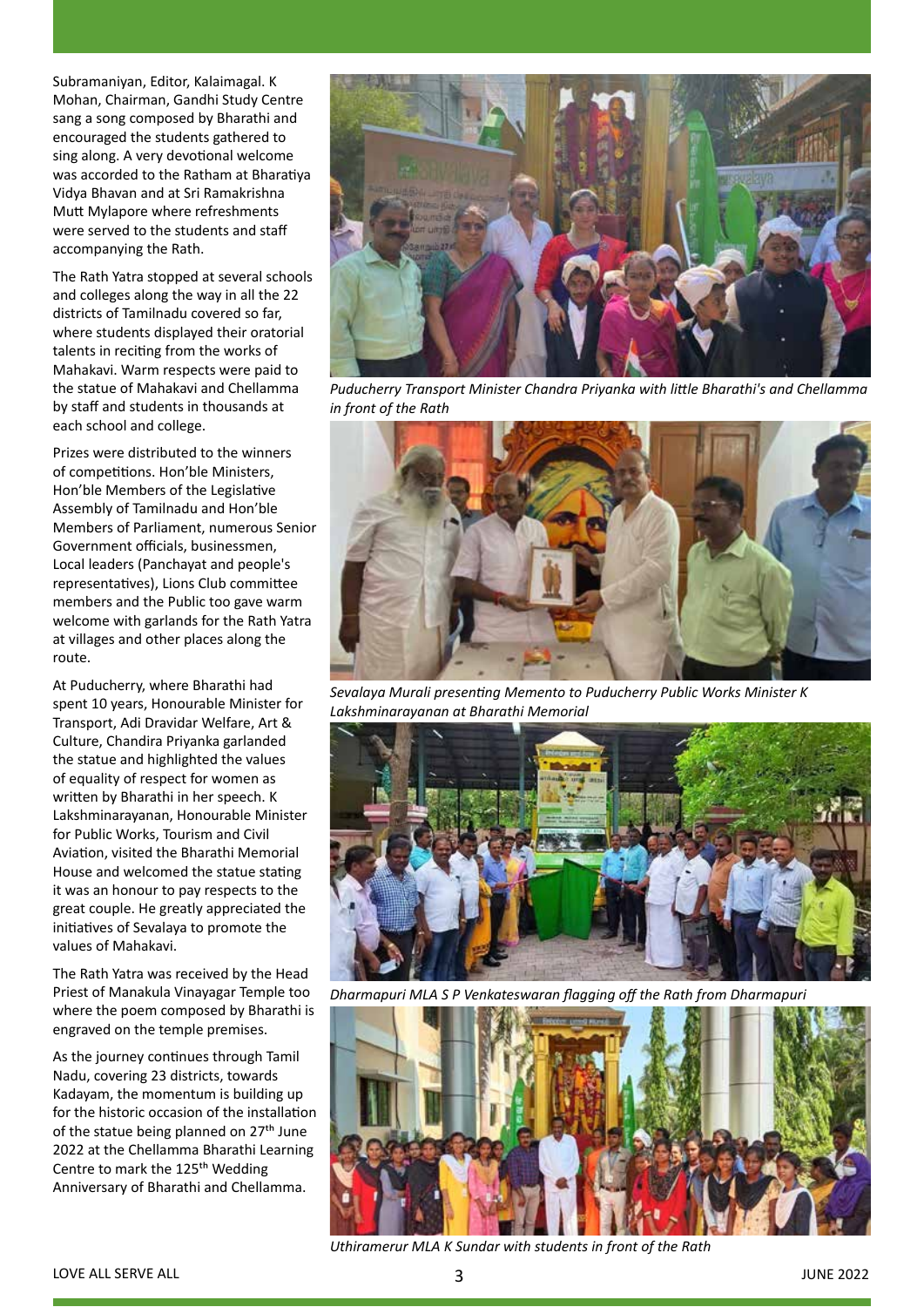## **Page Pierre Foundation sponsors staff quarters**



Page Pierre Foundation, Switzerland sponsored \$90,000 for the construction of Staff family quarters comprising of four houses (Ground floor - 2 houses & First floor - 2 houses) of 3300 Sq feet at Kasuva village near the main campus of Sevalaya.

## **Fluency In English Speaking - course for children**



Online training on fluency in public speaking in English was conducted by Cognitive Exchange, a US-based non-

### **NSS Camp**



A week-long NSS camp was held for 40 students of NSS Unit - batch 122, from Avichi College of Arts and Science, Virugambakkam, at Kasuva centre from profit organisation, for the students of Std VII. The weekly training session which started on 2<sup>nd</sup> Feb 2022 was conducted every Wednesday by trainer Ikshita Padhi. The students were given tips on how to stand in front of others while speaking, how to face the audience, how to pronounce correctly and how to present the speech with good and clear modulation. Mock competitions were held to assess the students' talent and potential.

The final competition was held online on 23th March 2022. R Logeswari got first place while K Priyalatha and K Likitha came second and third respectively. The session was well coordinated by Lakshmi Mohan, the Spoken English teacher, who ensured the effective participation of the students.

#### 27<sup>th</sup> February 2022 to 5<sup>th</sup> March 2022.

The students worked on the organic farm taking care of the flower garden, watering the vegetable garden and de-weeding the farms. They also supported the students staying in the hostel by tutoring them.

Our team really enjoyed staying on the campus and working on the farm. We are happy with the hospitality. We had interesting interactions with the children and elders.

*P E Manoj Kanna, Leader of NSS Batch 122*

The staff quarters will be provided to four families.

Page Pierre Foundation has been a staunch supporter of Sevalaya since 2009. Their contribution has been greatly helped in the creation of excellent infrastructure of Sevalaya's Kasuva campus.

The *bhoomi pooja* for the construction of the family quarters was performed on 25th April 2022 by Sevalaya Murali and Bhuvaneshwari Muralidharan, Hon. Correspondent, N Annapurna, Trustee, A A Kingston, VP Operations, L N Anupriya, Head Quality and other staff members participated in the event.

#### **MSW students camp**



25 first-year students of the Master of Social Work Programme from the Department of Social Work, Erode Arts and Science College (Autonomous) were on a weeklong Tribal Camp at Gudalur from 28<sup>th</sup> March 2022 to 2<sup>nd</sup> April 2022. The camp was coordinated by the Gudalur centre of Sevalaya.

The students covered 5 villages during the camp. In Puthurvayal, they conducted a health and Hygiene awareness and Snakebite awareness programme for 150 students of Stds VI and VII at Government High School.

The students also conducted a health and hygiene awareness programme for the tribals at Bandipur, Thondiyalam, Thenvayal and Melambalam. 100 people benefitted from these programmes.

The students cleaned the Community Hall in the Koovamula Tribal Village. They assisted Sevalaya staff in distributing groceries to the tribals at Bandipur village.

They also conducted a socio-economic survey among the tribal people of Narimula and Thenvayal Tribal Villages.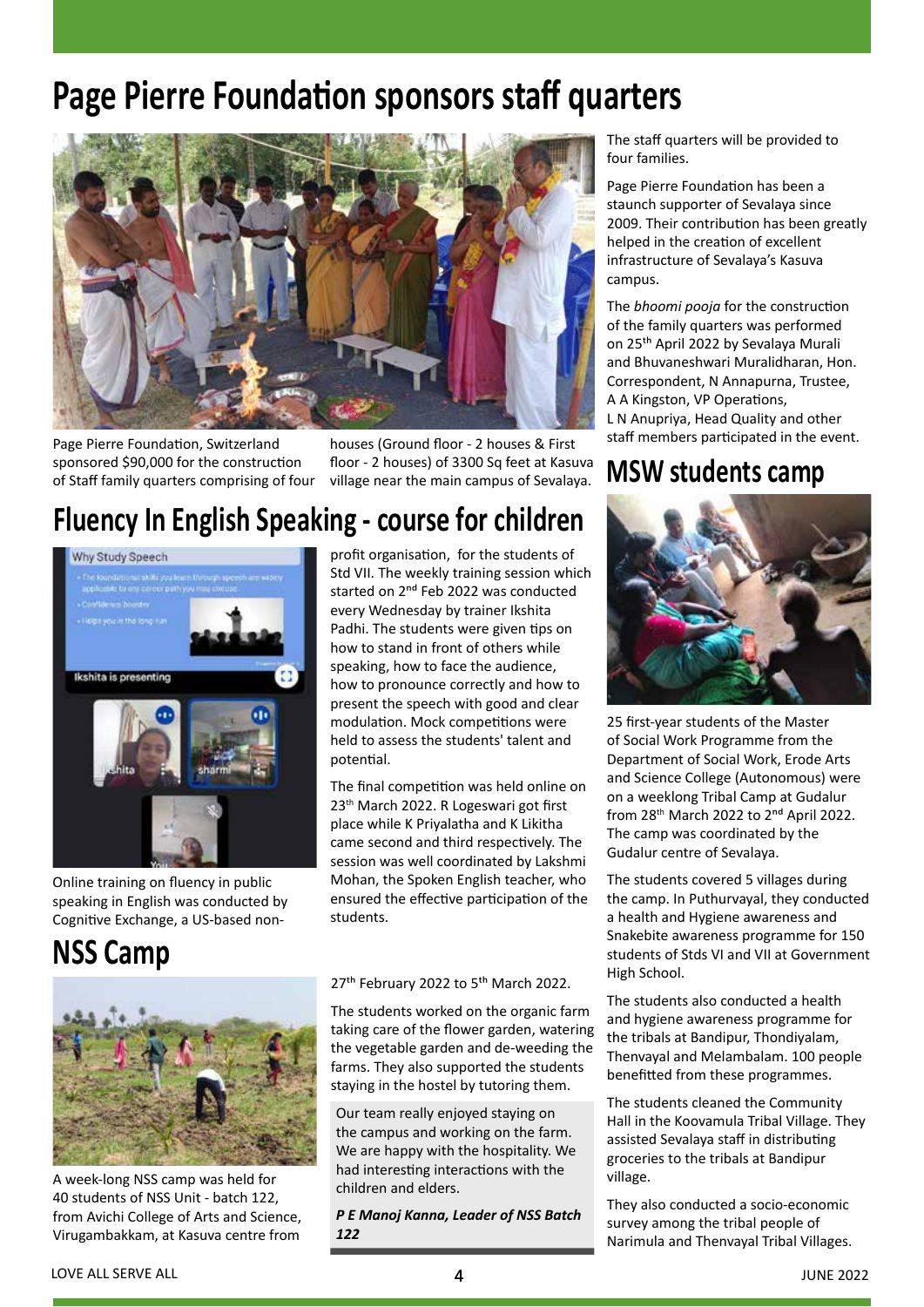# **VT Shanthi Old Age Home, Dharmapuri: succour for destitute elders**



The eight elderly residents of the Dharmapuri Old Age Home are up by 5 am. The official alarm is a noisy squirrel that lives on the neem tree that gives shade from the morning sun. Coffee is served at 6, followed by Puja, a round of yoga and a brief walk. By 7, they work up an appetite for Breakfast.

What has brought them here are similar circumstances. Most of them were farm or casual labourers. One of them, a lady from Madurai, became a widow soon after her marriage. She refused to be a burden to any, and earned her living by working as part time house maid in nearby houses. When old age caught up with her, she took refuge in the Home.

There is one couple from Chennai, who had a house to stay, but their son wanted them to move out. Another resident was a mason, who didn't want to trouble has son and his family.

They often become emotional, and talk to each other and the staff. Ironically, they are consoled only by similar stories of other elders, or even greater injustice.

Television, games such as pullankuzhi and carrom, as also daily visits to a temple a longish walk away, give succor.

The two-story house was donated by V Manoharan, a long time donor of Sevalaya, who is supporting yet another Old Age Home of Sevalaya, currently under construction at Zamin Endathur.

A retired agricultural scientist credited with a handful of improved botanical varieties, he had built this house in his wife's native place, in 2004. Named after his late wife VT Shanthi, the Home became operational early this year, with a capacity to shelter 20. "I am so happy the house is put to good use!", he says, after his latest visit.







## **They run the show**



*From L to R: K Dhanalakshmi, C Muniyamma and K N Thilakavathi*

**K N Thilakavathi** had faced many challenges in life. Born in a weavers' family in Narasipathur, Andhra Pradesh, she managed to finish BSc and has worked at her native place and later, as a cashier in a Coimbatore College. In 2014, she lost her father to heart attack, and one year to the date, her mother, at the second surgery for brain tumour.

After a two-year break to take care of her parents and the trauma, she joined Sevalaya in 2017, at the Kasuva Centre. While working in the Old Age Home, she got involved in maintaining the many registers - 33 of them. Counselling the elders who carry so many baggage from their past, has been both challenging and satisfying.

When the Dharmapuri Centre opened in 2021, Thilakavathi took charge as Centre Head. "I have worked in many companies. There I was like a machine. Sevalaya is different. Its like home to me", she says.

**K Dhanalakshmi** makes delicious Sambar.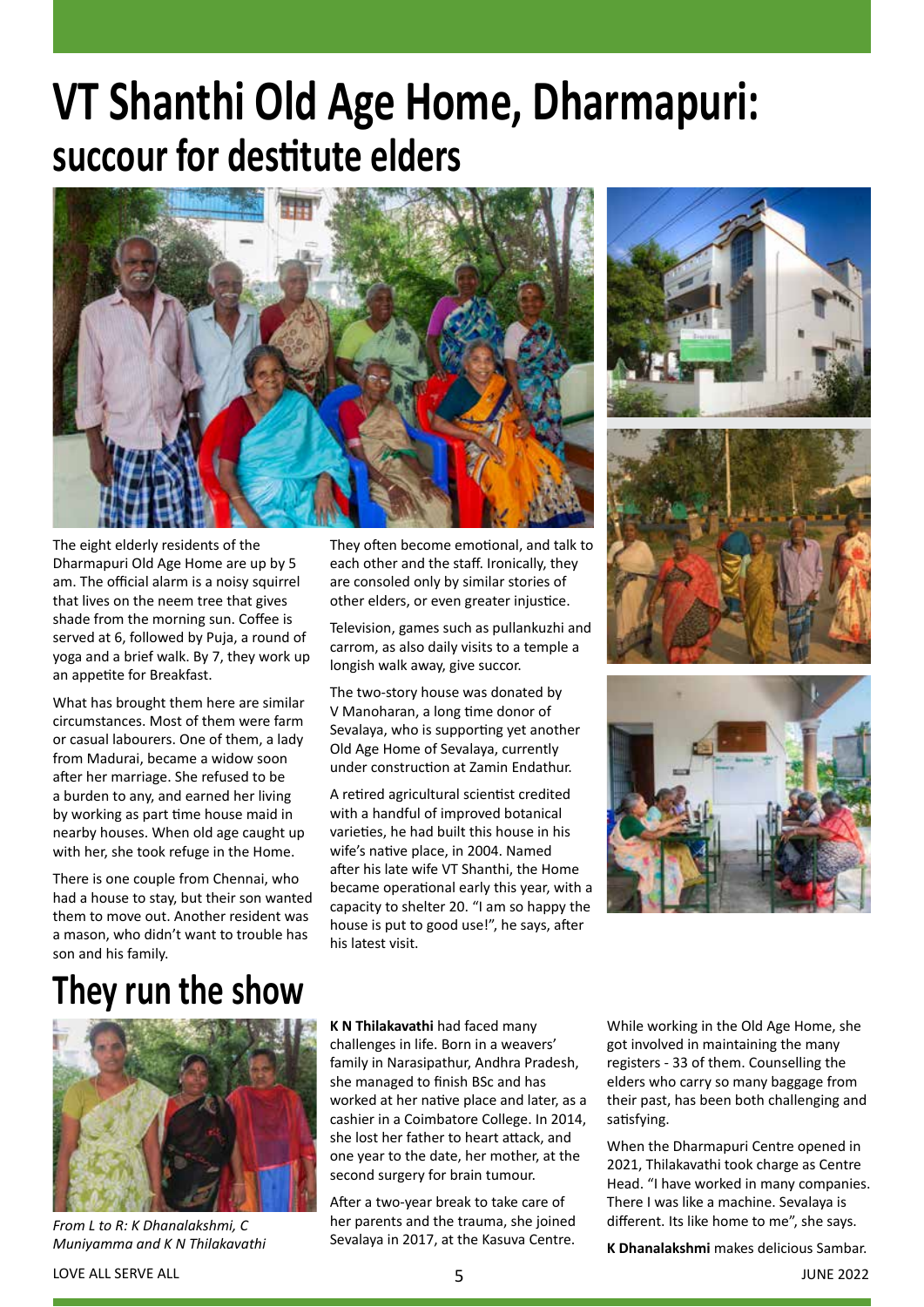She is a self-taught cook, who has worked as cook in a Dharmapuri hotel.

She had a difficult life. She lost her father early. The responsibility of six children fell on her mother, a casual labourer. Food was scarce. So Dhanalakshmi stopped studying when in 2<sup>nd</sup> Standard, started grazing goats and cattle, and supporting her mother. She got married at 15, and the couple have four daughters – three of them schooling and the elder one married.

Domestic problems were brewing for

#### some time, and she soon found herself without a place to stay. She found a solution in Sevalaya's old age home, joining as cook, late last year. "I had negative thoughts, now I feel stronger.

I have the satisfaction of feeding these elders, and a feeling of safety. The good deeds of my ancestors and myself are blessing me now", she says.

**C Muniyamma** stopped studies with 2nd Standard. AS the eldest child, there was enough to take care of – cattle, farm, mangos, cotton, and help at home.

She was married off at 14, to a tour bus operator, who passed away a few years back. Muniyamma has been living with her only daughter and her family in her own house 1.50 kms away from the Old Age Home. With her daughter's family growing, now with four children, she wanted to make space for them. So, she shifted to the Home, handling Housekeeping. "I can now give some money to my daughter, give some support" she says. "Here, I get satisfaction and peace", she says.



Rajeswari was born on 15th September 1955 in Mylapore, The only girl child to her mother and her three sisters, she grew up with her grandfather Dharmayya Naidu, who took over the responsibility of that precious family asset, as it were.

Naidu was a manager in the Shipping Corporation of India and they lived in a large house on Cathedral Road, opposite New Woodlands. A "black British car" from the office will take Naidu and bring him back. It was a joint family, with three uncles and their families, on the lap of luxury, supported by servants.

MD Chandran, her uncle, was an LIC manager and his young brother MD Sundram was a movie script writer. It was Rajalakshmi's duty to rewrite the scripts in her neat hand writing. She studied in the prestigious St Ebbas School, where the Mothers took a close look at the hair styles, nails and neatness of the pupil.

When she was 16, the family found a

husband for her: Jayagopal. He was born in Mumbai (then Mumbai). Then his father got a transfer to Chennai and the family settled in Mint area. Jayagopal worked in the Ration Department. Uncle Chandran visited Jayagopal's office and checked with a friend working there, who guaranteed the groom's character. After their marriage in 1971, Uncle Chandran would pay surprise visits in his car, to ensure his niece is taken care of her husband.

Constant transfers took the family to 11 places in Chennai. "Large staff quarters, everywhere", Rajeswari remembers. The couple lost two sons. Since his retirement in 2014, the couple have been living with the surviving son who studied Leather Technology after BSc. In a chapter the couple would like to forget, they moved out, in 2021, "after he spoke disrespectfully to us". They admitted themselves at Sevalaya's Old Age Home at Kasuva Centre.

Day one was miserable, as the cruel turn of events hit her. The staff gave her courage. The second day, she met Murali – "He is like God Ganapathy, my favourite God", recalls Rajalakshmi. Since shifting to the Dharmapuri Home with her husband late last year, it is Rajalakshmi who fills the visitors welcome board. She is the one who springs to action when Centre Head Thilakavathi needs something. She is a virtual "class monitor" for the group.

She doesn't pull rank or boss over, and hence is acceptable to group. She has the enthusiasm and high energy of a petite a school girl. She has retained some of her English, and speaks confidentially. She has an active mind ("How do you take notes? In short hand", she asked, when peering closely at the note book of this interviewer!).

There is nostalgia, and an occasional wistfulness, but overall, there is commendable acceptance of the roller coaster ride life has given her. The strength comes from the togetherness of the couple.

Rajalakshmi is ever so proud of her husband. "

He took care of me like a daughter. He would cry when I am not well. He has never faulted me. After all, he was my uncle, Chandran's choice", she beams like a school child. Jayagopal gives his unrestrained smile. The couple can read each other's minds, moods. "We only have each other to care of", she says, more in assurance than despair.

A remarkable couple that proves the adage: marriage is when two people become one.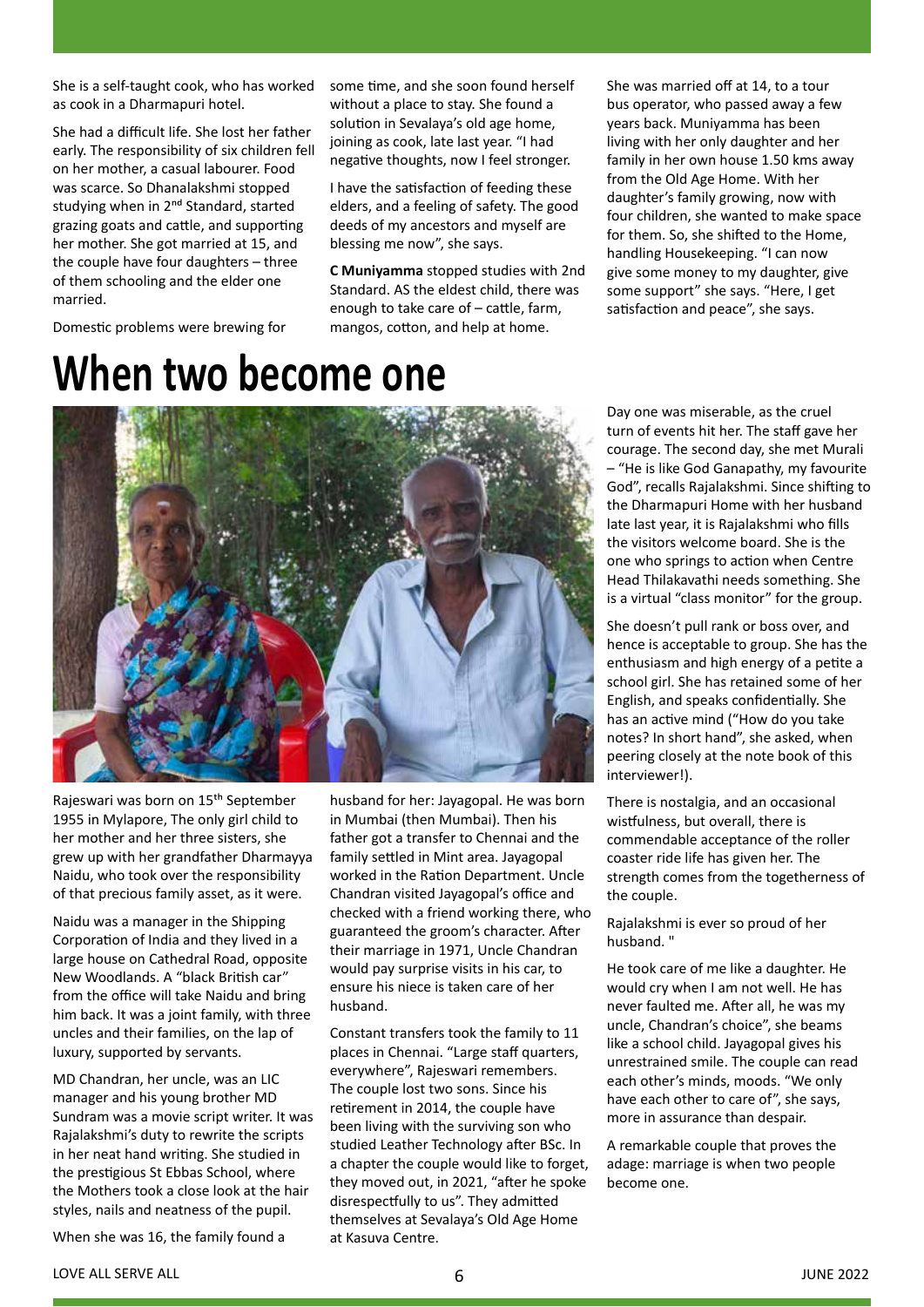# **Dr T M Venkatesan and the gospel of Quality**

Dr T M Venkatesan, a prophet of Quality, brought the gospel of 5S to Sevalaya. That was in 2017. "I had my reservations. Sevalaya's location is 50 kms off the city. And there was initial resistance. But I was reassured by the Founder, himself a Quality professional. Any change can only come with top management commitment", he recalls.

He has seen appreciable improvements, later supported by M G Murali, another comrade from TVS on Quality. In Sevalaya, staff commitment levels are good, as is the case in good NGOs, he notes. Once a group of staff , on my suggestion from me visited a Karur school that won an award for 5S. The staff boarded the bus at 4 am, reached the school past noon, studied the systems and started the return journey at 4 pm, reaching their homes past midnight! That shows commitment.



Once a Principal district Judge, Thiruvallur district Department official visited Sevalaya and asked the staff to get the files of the children for some information. It took the team just a few seconds to retrieve it. Impressed, the official recorded his fulsome appreciation in the visitor's book! No wonder Sevalaya bagged Platinum Award for 5S from CII & QCFI within 2 years.

Dr Venkatesan gives a lot of credit to Head Quality, Anupriya. "Only because of her passion, the Quality movement, starting with 5S has, taken root in Sevalaya. Today, they are doing knowledge transfer to corporates. Team work is the key. Sevalaya can easily get ISO certification, should attempt CII Quality Excellence award. Deming will be

# **An exit from life's dead end**

K Menaka Ravikumar a receptionist with Borg Warner cooling system India Pvt ltd, Sriperumbudur, is an alumna of Sevalaya's Mahakavi Bharathiyar Community College, Sunguvarchathiram.

Nearly 6 years back, Menaka, who hails from Tirunelveli, was a happy woman, living with her husband and two children at Aurangabad. She learnt Hindi and was able to manage her small family. A sudden accident leading to her husband's demise completely shattered the family.

"My daughter was studying in 5<sup>th</sup> Std at Ryan International School. She did not know Tamil and I was hesitant to move back to Tamilnadu, not sure how



she would cope. I continued staying at Aurangabad, working in a Primary school, trying to make ends meet. But staying alone without any knowledge of the local language Marathi was difficult. It was at that time I came to know Ryan Internation School had a branch at Mambakkam. I decided to move back to Tamilnadu. I admitted my daughter there. Now she is in Std X "says Menaka.

"But life has been difficult. My main aim is to provide good education to my children. Now my father is supporting me the next step", assures the veteran who won his Six Sigma Black belt in 2006 and has trained over 500 industries during the last 16 years. A Mechanical Engineer from Institution of Engineers (India) in 1975, Dr Venkatesan has 50 years in industry and Training. He was a first generation entrepreneur. At VIT Business School, Vellore, he won Distinction in MS in 2015 and he says he is 75years young, and successfully completed PhD, in Kaizen (2022),. His next pursuit: A doctoral study in Bhagavad Gita VS TQM.

"God has given me happiness. I have converted every threat into an opportunity, and have lived my life full. At this stage adding value to the needy is my aim in life", he says. His partner at most of his training sessions is his wife Geetha, an accomplished carnatic Singer/ Bhajan singer who enthralls Sevalaya's elders every Wednesday evening. At one session in a five-star hotel at Vizag, at the end of a training session on leadership & team building, a lady prostrated before the couple, saying, "I was going for a divorce. After seeing and hearing the two of you, I have changed my mind".

"I seek divine blessings to be associated with Sevalaya, till my last breath", says Dr Venkatesan, who fills his waking hours from 4 am to 9 pm meaningfully, including two hours of walking.

with his pension amount. I had to find a job. I had done a diploma in fashion designing but I could not get a job. While looking for employment I understood that basic computer skills was essential to get some work."

Coming to know about the free computer classes at Sevalaya's Commuity College at Sunguvarchatram, she joined the course. In spite of all the difficulties she had gone through, her positive bent of mind, kind and helpful nature endeared her to all. Soon after completion of the course, she was able to get a job in Borg Warner.

"I am grateful to Sevalaya for giving me this break. Life is still a struggle but I am determined to do better. Now I am doing a graduation course through distance education. With a degree and knowledge of computers, I hope to get a better job and ease the burden on my father. "Says a confident Menaka.

She makes donations to Sevalaya whenever possible. Sevalaya wishes her all the best and is sure that her determination and perseverance will help her reach greater heights.